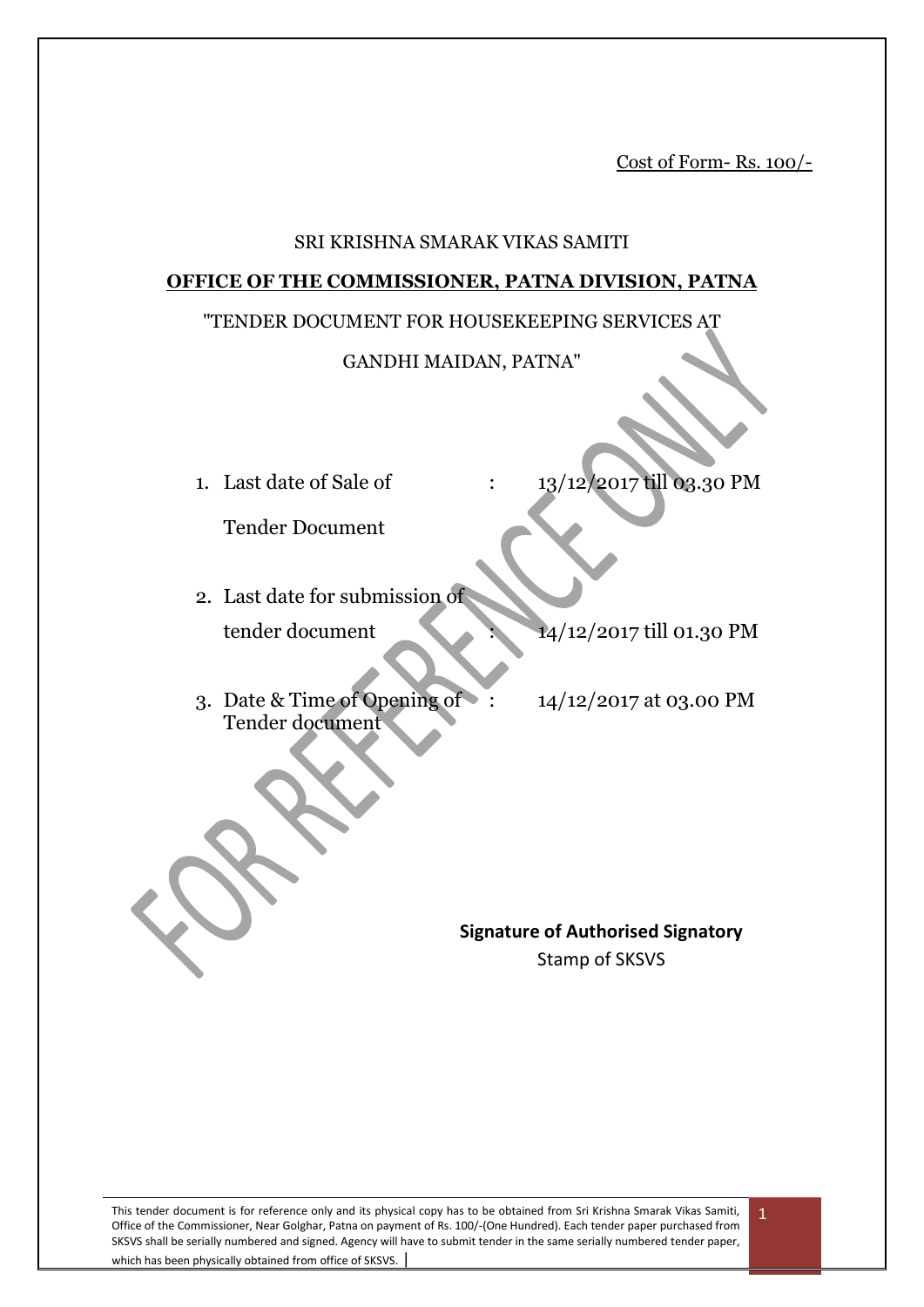## **GENERAL INSTRUCTIONS TO TENDERERS**

- 1. The Commissioner, Patna Division-Cum-Chairman, Sri Krishna Smarak Vikas Samiti invites sealed tender from the interested reputed Firms/Organization for providing Housekeeping Services with modern equipments and best quality manpower for **Gandhi Maidan** campus Patna for eleven months.
- 2. Tender document Containing details about NIT, General Guidelines, Qualification criteria, Scope of housekeeping work, Term & Conditions and Technical & Financial bid, can be purchased from Sri Krishna Smarak Vikas Samiti, Office of Commissioner, Patna Division, Patna on all working days, in office hours on or before 13/12/2017 till 03.30 PM by paying a non refundable fee of **Rs. 100/-** (Rs. one hundred).
- 3. Completed Bid in all respect must be dropped at Sri Krishna Smarak Vikas Samiti, Office of the Commissioner, Patna Division, Patna with all enclosure duly signed on every page by tenderer or his authorized representative, on 14/12/2017 before 01.30 PM. Bidder should read this document carefully and visit the work site before filling in and submitting the tender. Performa-I (Technical bid) and Performa-II (Financial bid) should be filled separately, in all respect.
- 4. An **Earnest Money Deposit (EMD)** of Rs. 35,000/- (Rs. Thirty Five Thousand only) in the form of demand draft/Bankers cheque in favor of **Sri Krishna Smarak Vikas Samiti,** payable at **Patna** must be enclosed with **Technical bid**, without which tender will be summarily rejected.
- 5. Tenders should be submitted, in one sealed envelope super scribed as **"Tender for Housekeeping services for Gandhi Maidan"** containing two separate sealed envelopes. One for Technical bid (Super scribed as "**Technical Bid**"**)**  and another for financial Bid (super scribed as **"Financial Bid")** and addressed to Commissioner, Patna Division, Patna.
- 6. EMD will be forfeited, if bidder withdraws his bid after submission. EMD shall be returned after finalization of bidding process.
- 7. The successful bidder shall have to deposit bank security/demand draft of Rs. 2,00,000.00 (two lakhs) as performance guarantee.
- 8. Corrections, overwriting, alteration and whiteners should be avoided. If needed that part should be circled and duly full signed by the bidder.

2

This tender document is for reference only and its physical copy has to be obtained from Sri Krishna Smarak Vikas Samiti, Office of the Commissioner, Near Golghar, Patna on payment of Rs. 100/-(One Hundred). Each tender paper purchased from SKSVS shall be serially numbered and signed. Agency will have to submit tender in the same serially numbered tender paper, which has been physically obtained from office of SKSVS.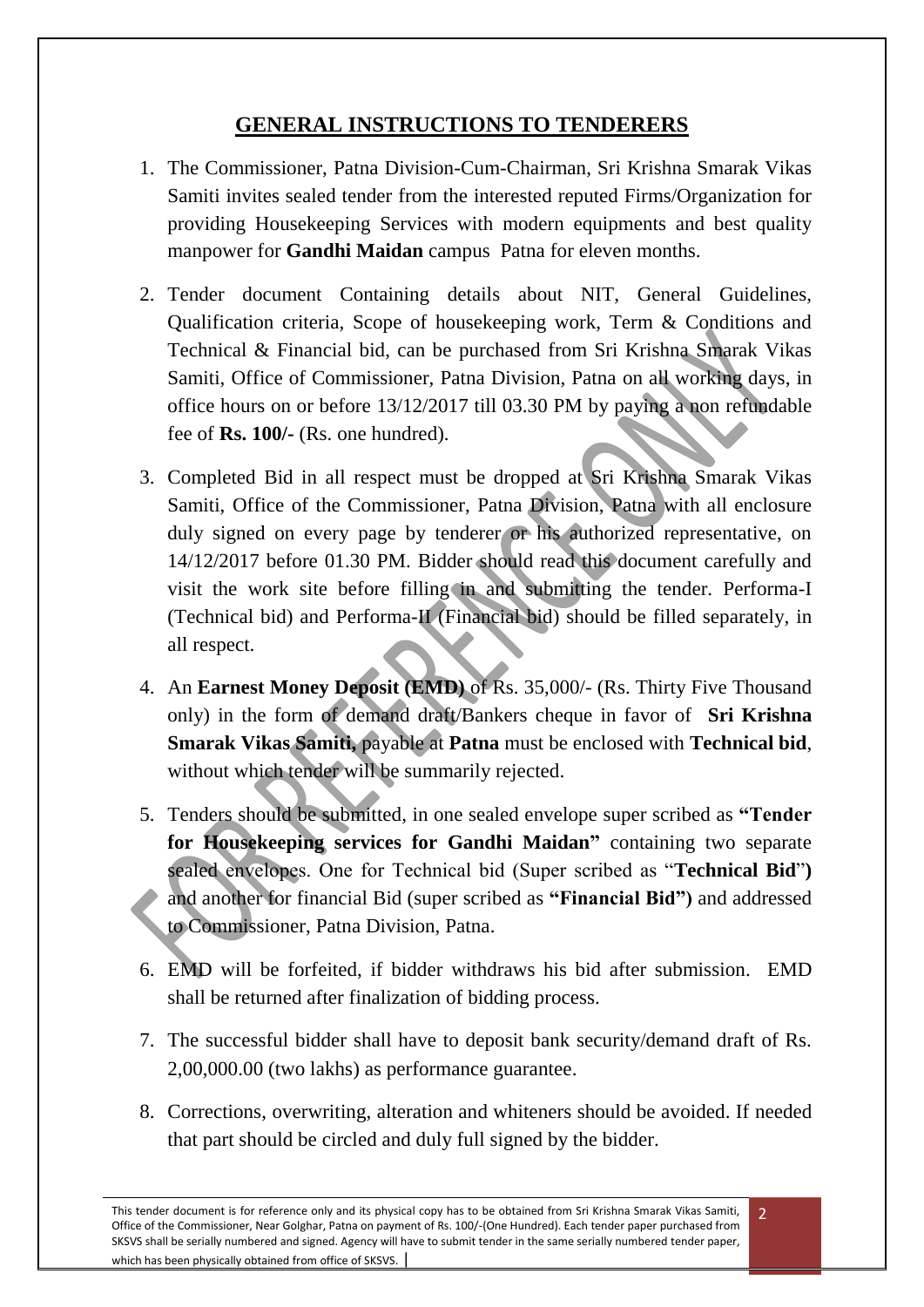- 9. Conditional Tender will be summarily rejected. Incomplete bid will be summarily rejected.
- 10.All matter concerned with this shall be governed by the Indian law both substantive and procedural, in the jurisdiction of High Court, Patna.
- 11.The firm/organization must be having a **Minimum of Three year experience** in Providing Housekeeping services (Cleaning, House Keeping services) in Govt. office/PSUs, and other major institutions.
- 12.The Tender papers and all enclosures (on every page) must be signed separately by each partner of the firm or by a person holding a power of attorney authorizing him/her to do so. Such power of attorney should be produced along with the tender and it must also disclose that the firm is registered under the Indian partnership Act.
- 13. Housekeeping services may further be extended on satisfactory performance and mutual consent on same terms and conditions on yearly basis for another two years.

#### 14.**RATES AND PRICE**

14.1 Bidders should quote the rates in the format given at Proforma-2 (financial bid). Incomplete bids will summarily be rejected. All Corrections and alterations in the entries of tender papers will be signed in fully by the Bidder with date. No erasing or over-writings is Permissible.

14.2 Rate must quote by the Bidders exclusive of GST. GST would be borne by Sri Krishna Smarak Vikas Samiti.

14.3 No additional freight or any other charges, etc, would be payable.

## 15. **TERMS OF PAYMENT**

Payment shall normally be released on a monthly basis within a fortnight after the presentation of bill and upon approval of the Commissioner, Patna **Division** 

S.K.S.V.S will deduct tax at source and all other statutory taxes/charges etc. as applicable from time to time to the amount payable to the agency.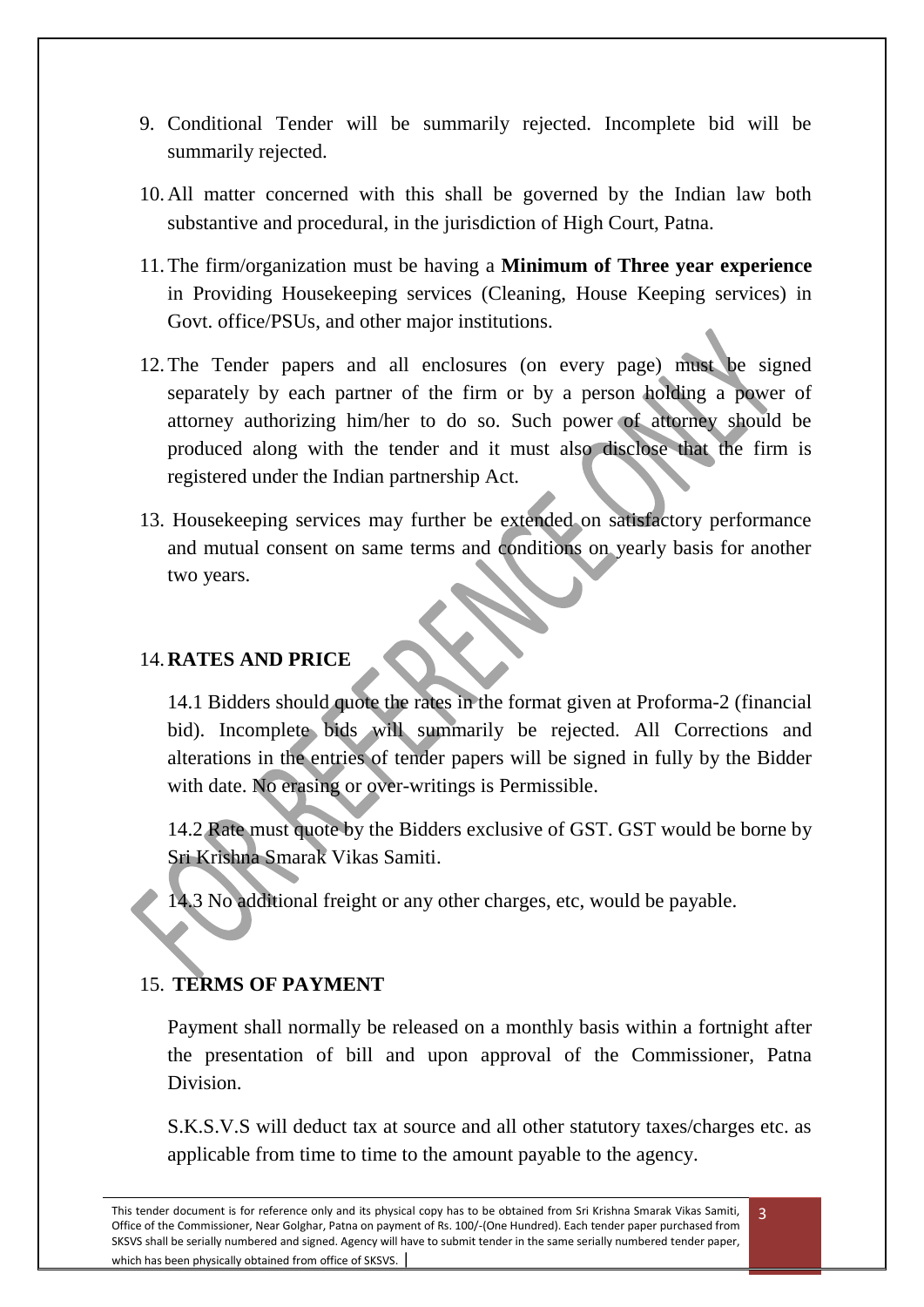#### 16. **DEDUCTIONS FOR EXCEPTIONS**

16.1 If at any stage it is felt by the Chairman/Officer Incharge of Sri Krishna Smarak Vikas Samiti, Patna that the housekeeping works are not as per the laid down parameters, office reserves the right to order suitable deduction in payment.

17.**Termination of LOA :** The Letter of Award (LOA) may be terminated by the agency by giving two months notice, however SKSVS may terminate the LOA by giving fifteen days notice without assigning any reason whatsoever. Such termination shall not affect the rights or the obligations of parties arising as a result of or in consequence any act done prior thereto.

## 18. **APPLICABLE LAW AND JURISDICTION**

All matters connected with this shall be governed by the Indian law both substantive and procedural, for the time being in force and shall be subject to the exclusive jurisdiction of Courts at Patna.

- 19. No alternative offer shall be considered.
- 20.Commissioner, Patna Division-Cum-Chairman, Sri Krishna Smarak Vikas Samiti, Patna reserves the right to annul the bidding process at any time prior to award of contract including rejection of any or all bids after the same have received, without hereby incurring any liability to the affected bidder or any obligation to inform the affected bidder/s on the ground of Sri Krishna Smarak Vikas Samiti action.
- 21. Commissioner, Patna Division reserves the right to accept/reject any bid and to cancel the bidding process at any time and reject all bids, at any time prior to placement of order, without, thereby incurring any liability.
- 22. Any clarification on the documents may be obtained form-

*Secretary to Commissioner, Patna Division -cum-Officer Incharge, Sri Krishna Smarak Vikas Samiti, Patna.*

 $\Delta$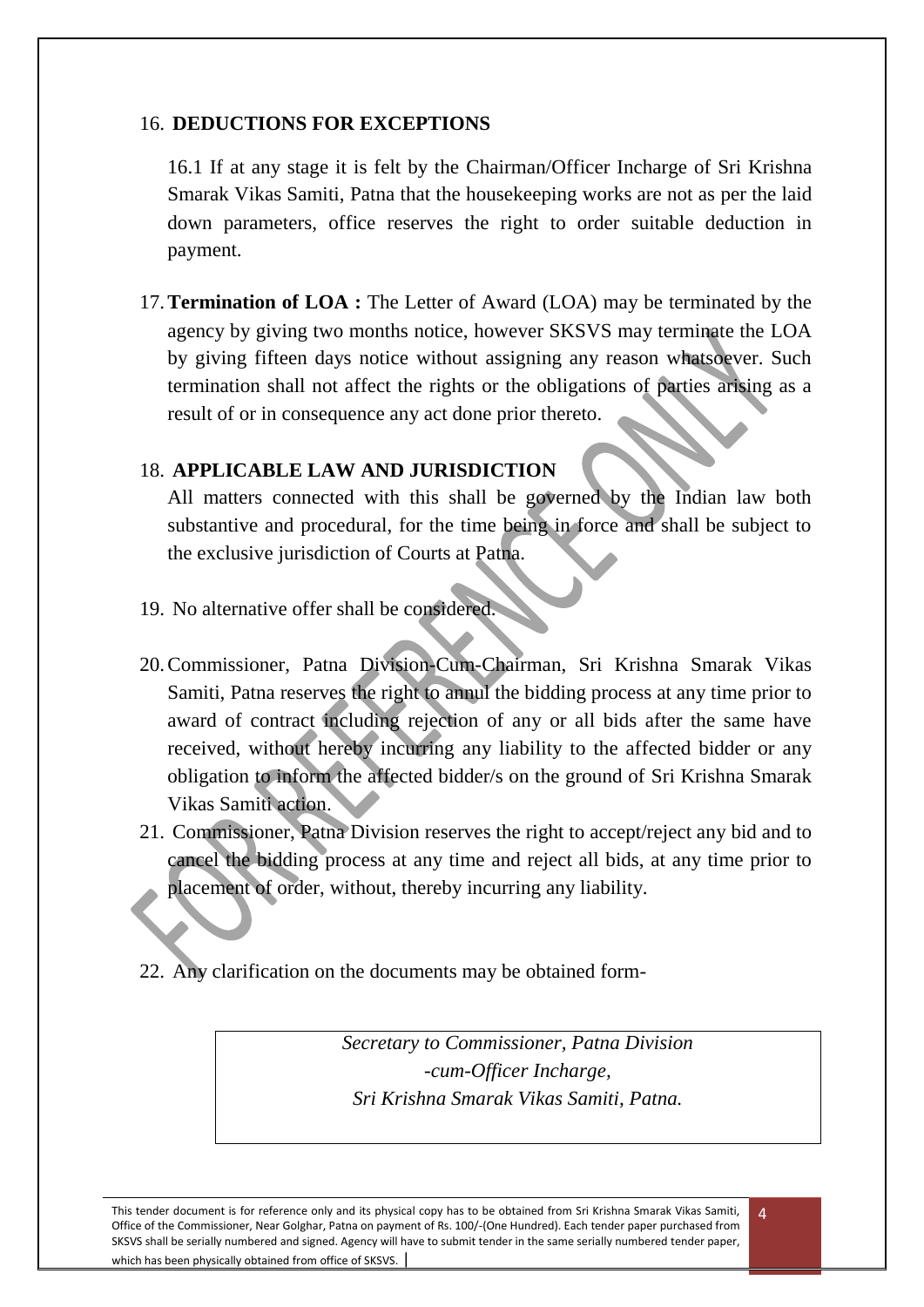- 23.**Penalty for non-performance :-** SKSVS would make regular assessment of the performance of the agency for the work assigned and at its own discretion may make suitable and appropriate deductions in the monthly payment as per the laid down parameters of the work performed by the agency. If the work performed is found unsatisfactory, SKSVS may debar/blacklist the agency and can award the work at the L1 rate, to the agency having quoted the L2 rate. In case the next agency after having awarded the work, refuses to undertake work or performs unsatisfactorily, SKSVS would go in for the re-tender.
- 24.The Agency shall ensure cleanliness at all times. The Agency shall put in place relievers (in the ratio 6:1) as would be required for the housekeeping staffs working for 26 days in a month. The rate quoted by the agency shall include additional relieving charges of 16.6 % of the rate as well.

This tender document is for reference only and its physical copy has to be obtained from Sri Krishna Smarak Vikas Samiti, Office of the Commissioner, Near Golghar, Patna on payment of Rs. 100/-(One Hundred). Each tender paper purchased from SKSVS shall be serially numbered and signed. Agency will have to submit tender in the same serially numbered tender paper, which has been physically obtained from office of SKSVS.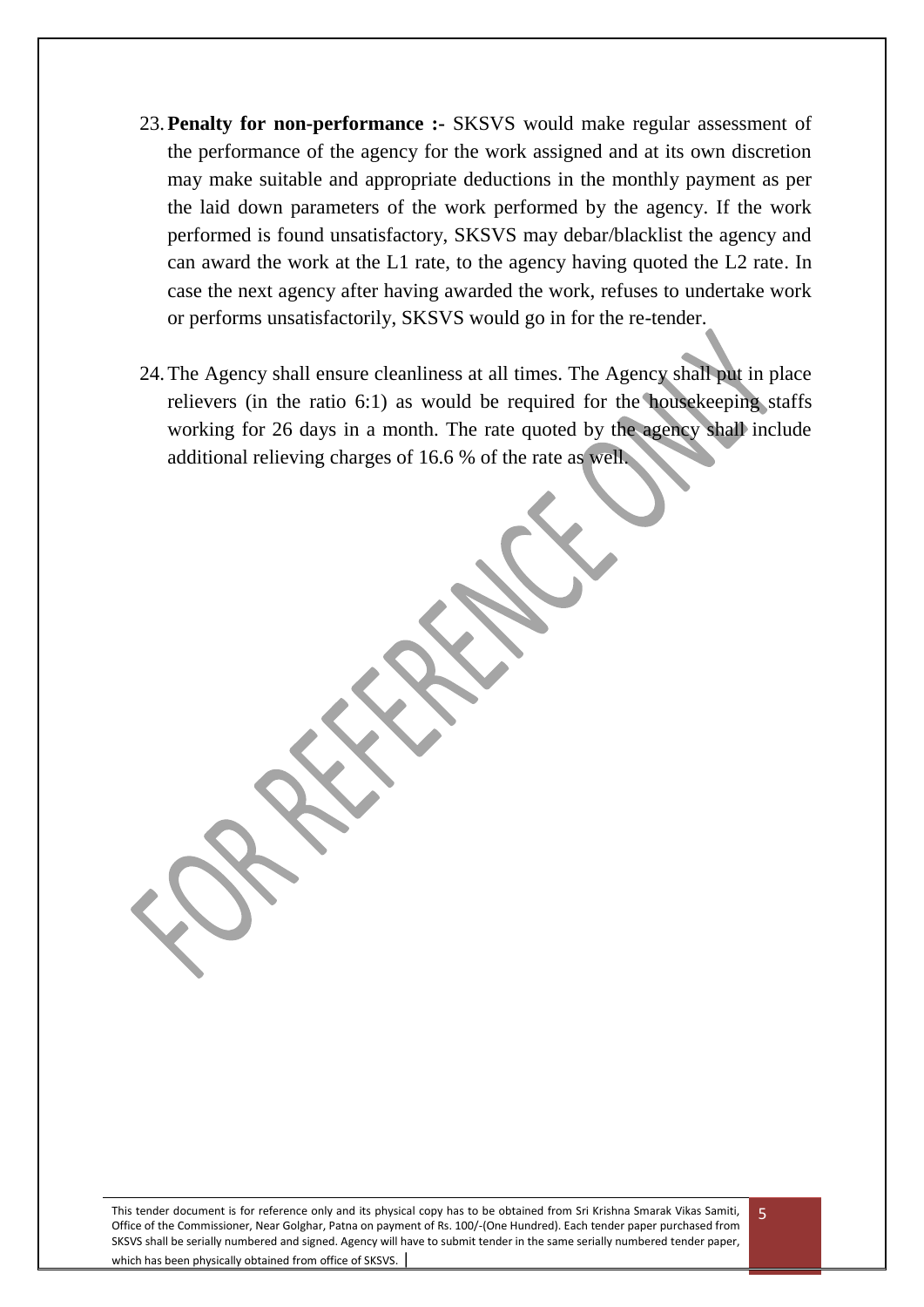## **SCOPE OF HOUSEKEEPING SERVICES/LAWN/GARDEN/ MAINTENANCE**

Housekeeping work will be done on all days of the week.

- **1. Housekeeping work: Broadly the housekeeping work may be subdivide in following services.**
	- *a. General Housekeeping (Cleaning the Pathway, Lawn, Campus and Drainage of Gandhi Maidan.*
		- i. The Service providers is expected to complete cleaning of lawn, campus and pathway, drainage of campus areas as required, inside Gandhi Maidan.
		- ii. No harm to the existing structure, fittings, finishes, fixings should be done due to bad workmanship, inferior quality of cleaning apparatus used, inferior quality of cleaning agent used, wrong Cleaning process, Mishandling etc. Special care required for specialized type of materials and important things, specialized treatment/cleaning process must be adopted.
		- iii. During conference, rally, meeting and other major functions frequency of cleaning of common areas and lawns will have to be increased to achieve the clear lines.
		- iv. For maintenance of lawn, garden and housekeeping work good quality material like phenyl, Colins, Lizol and other disinfectants etc. and good quality machinery/equipments will be used. The cost of all cleaning material to be borne by the agency.
			- Cleaning of campus also covers drain, sewerage system, rain water pipes, manholes, etc.

## *b. Horticulture Services*

- i. Maintenance of lawn and garden.
- ii. Watering the plants.
- iii. Trimming & maintenance of decorative garden and lawn.

### **2. Minimum number of Equipments Required.**

- a) Vaccum- wet/dry cleaners 1 Nos. b) Single disc Scrubbers - 1 Nos.
- c) Hand held Trolley 5 Nos.
- d) Hand held Vehicle Carriages 5 Nos. for garbage disposal.

This tender document is for reference only and its physical copy has to be obtained from Sri Krishna Smarak Vikas Samiti, Office of the Commissioner, Near Golghar, Patna on payment of Rs. 100/-(One Hundred). Each tender paper purchased from SKSVS shall be serially numbered and signed. Agency will have to submit tender in the same serially numbered tender paper, which has been physically obtained from office of SKSVS.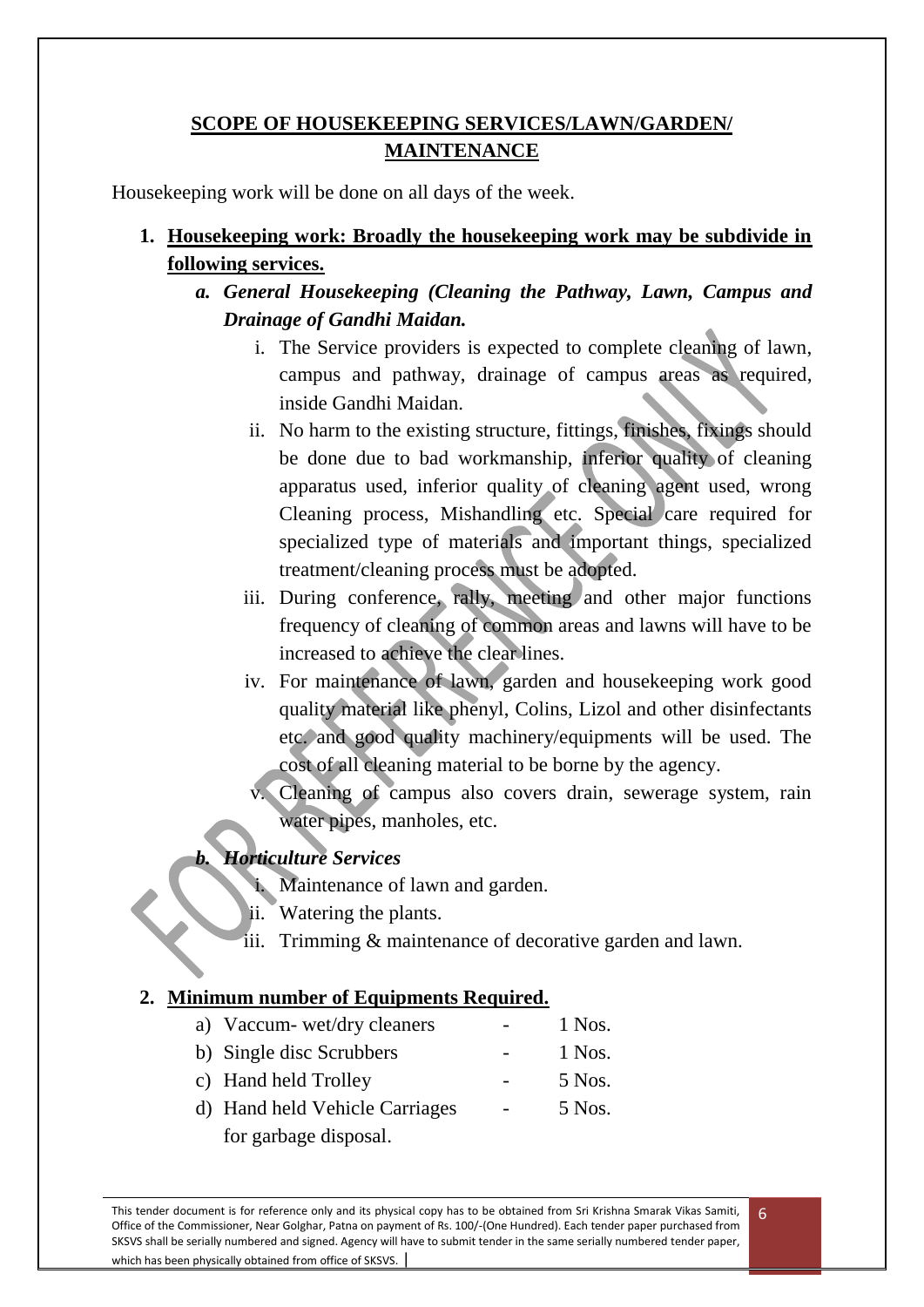Number and type of equipments may be increased by agency as per their requirement.

## **3. General Terms & Conditions**

- i. All the housekeeping staffs will be well dressed as the dress code with certified Photo ID card as specified by the SKSVS.
- ii. Proper registers/records for the jobs carried out on daily, weekly, fortnightly and monthly basis will be maintained by the Staff of the agency.
- iii. Successful bidders will have to provide detailed plan of Action including the number of the persons employed by the agency within seven days (and after award of work). Failure to do so will be summarily lead to rejection of work award.
- iv. There will not be extra payment for maintenance/housekeeping for any kind of functions organised in Gandhi Maidan, Patna.
- v. Compliance of all statutory laws/labour laws is to be made by the agency only and SKSVS has no obligation of the same.
- vi. The agency shall comply with the statutory provisions of Contract Labour (Regulation & Abolition) Act, 1970; Employees State Insurance Act 1948; Workman's Compensation Act, 1923; Payment of Wages Act, 1936; The Employees Provident Fund (and Miscellaneous Provisions) Act, 1952; Payment of Bonus Act, 1965; The Minimum Wages Act,1948 with all amendments.
- vii. Bidder must employ adult and efficient labour only. Employment of child labour will lead to the termination of the contract. The successful bidder shall engage only such workers, whose antecedents have been thoroughly verified including character and other formalities.
- viii. The bidder shall ensure that all the workforce deployed wear uniform and ID Card while on duty as specified by Samiti.

### **4. Evaluation of work Performed :-**

SKSVS on a regular basis would evaluate the performance of the Agency as laid down in the scope of work. SKSVS would make regular assessment of the performance of the agency for the work assigned and at its own discretion may make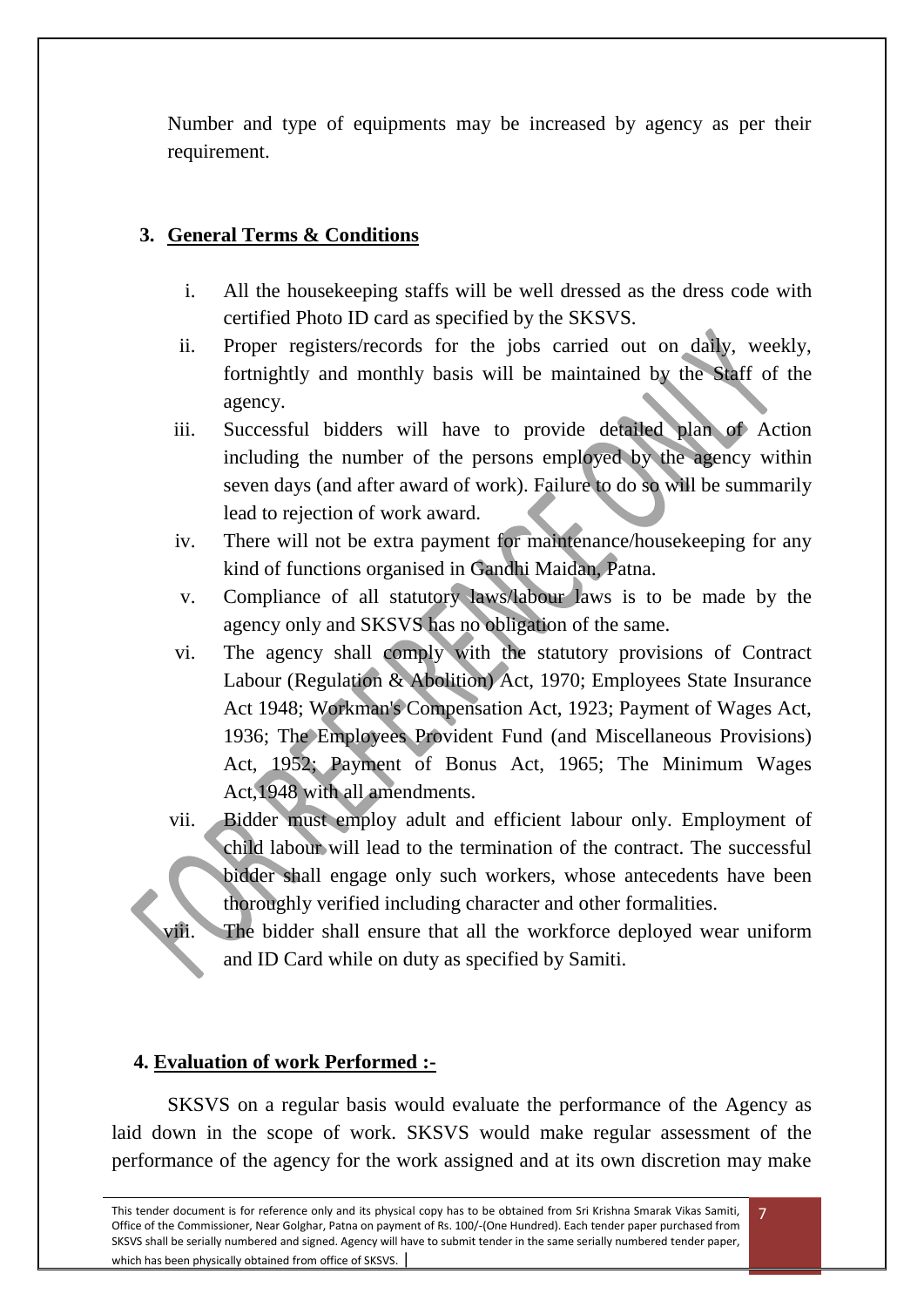suitable and appropriate deductions in the monthly payment as per the laid down parameters/ scope of work of the work performed by the agency. If the work performed is found unsatisfactory, SKSVS may debar/blacklist the agency and can award the work at the L1 rate, to the agency having quoted the L2 rate. In case the next agency after having awarded the work, refuses to undertake work or performs unsatisfactorily, SKSVS would go in for the re-tender.

## **5. Housekeeping : Frequency of cleaning of major items.**

### **A. Daily Jobs**

| SI.<br>No.               | <b>Work Details</b>                                       | <b>Remarks</b>                    |
|--------------------------|-----------------------------------------------------------|-----------------------------------|
|                          | Cleaning of Main Pathway, lawn and Garden.                | Daily and keep it clean all times |
| 2                        | Cleaning of campus, disposal of garbage etc.              | Daily and keep it clean all times |
| 3                        | Watering plant in Gandhi Maidan                           | Daily and keep it clean all times |
| $\overline{4}$           | Collection of waste materials i.e., papers/polythene from | Daily and keep it clean all times |
|                          | campus, waste paper, and putting in bags at the specified |                                   |
|                          | location                                                  |                                   |
| 5                        | Trimming & maintenance of decorative garden and lawn.     | As required                       |
| $\overline{\phantom{1}}$ | As directed by Sri Krishna Smarak Vikas Samiti.           |                                   |

# **B. Monthly Jobs**

| ol.<br>No. | <b>Work Details</b>                             | <b>Remarks</b> |
|------------|-------------------------------------------------|----------------|
|            | Cleaning of manholes chambers, sewer etc.       |                |
|            | As directed by Sri Krishna Smarak Vikas Samiti. |                |

This tender document is for reference only and its physical copy has to be obtained from Sri Krishna Smarak Vikas Samiti, Office of the Commissioner, Near Golghar, Patna on payment of Rs. 100/-(One Hundred). Each tender paper purchased from SKSVS shall be serially numbered and signed. Agency will have to submit tender in the same serially numbered tender paper, which has been physically obtained from office of SKSVS.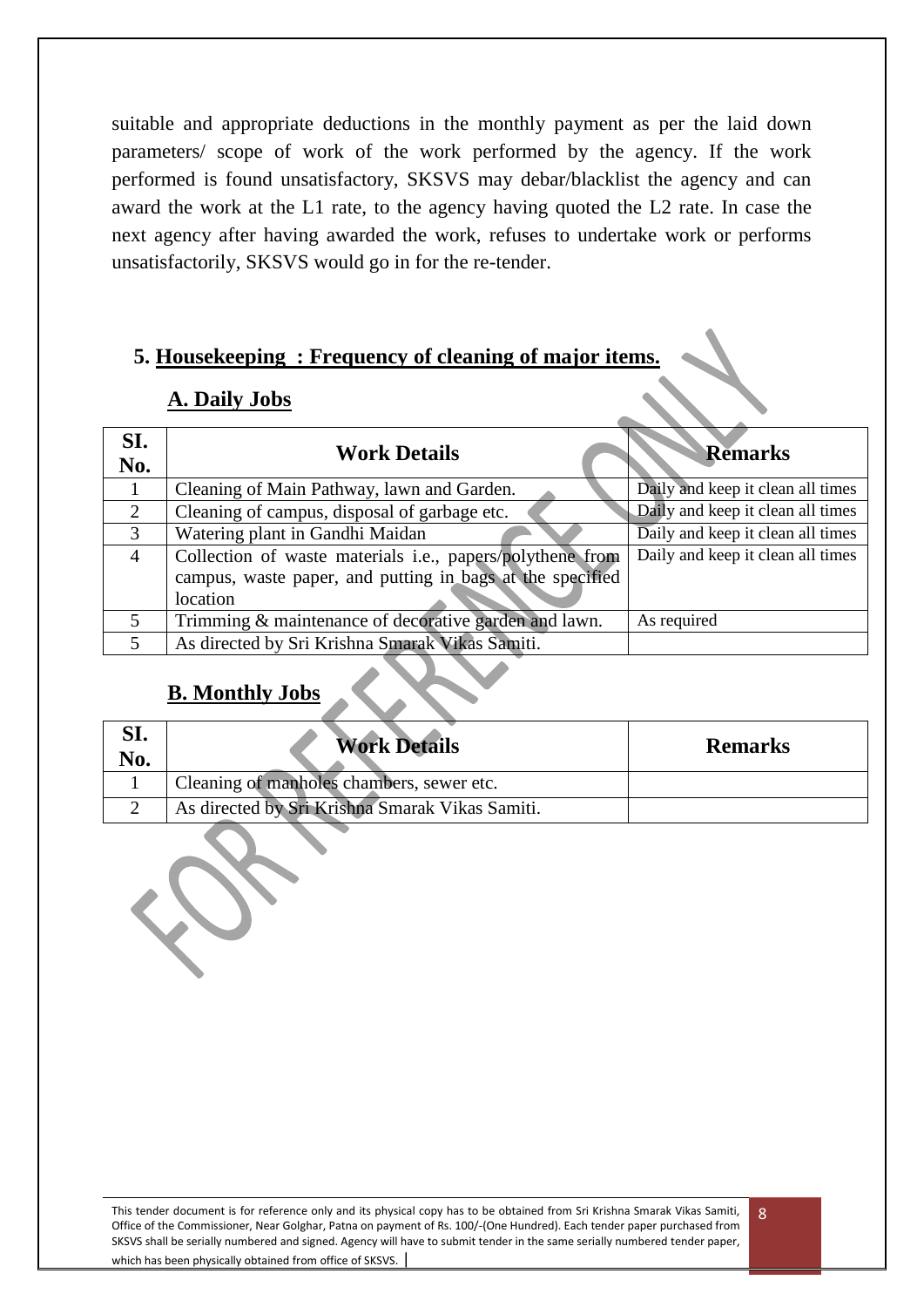# **TECHNICAL BID**

# **(Proforma-I) "HOUSEKEEPING SERVICE AT GANDHI MAIDAN, PATNA"**

| 1. | Name of Tenderer              | $\bullet$                         |  |
|----|-------------------------------|-----------------------------------|--|
| 2. | <b>Full Address with</b>      | $\bullet$                         |  |
|    | Telephone/Mobile Nos.         |                                   |  |
|    | (A) Head Office               | $\bullet$<br>$\ddot{\phantom{0}}$ |  |
|    | (B) Branch/Local Office       | $\ddot{\cdot}$                    |  |
| 3. | <b>Earnest Money Details:</b> | $\ddot{\cdot}$                    |  |
|    | (Enclose Original             |                                   |  |
|    | <b>Bank/Demand Draft)</b>     |                                   |  |
|    | 1. Demand/Bank Draft No.      |                                   |  |
|    | 2. Bank and Branch Name       |                                   |  |
|    | 3. Amount                     |                                   |  |

4. Details of Places where housekeeping services are being provided to Govt./PSUs or other major organizations (atleast 3 years experience).

| Housekeeping<br>job carried<br>out during<br>three $(3)$ years | Name of<br><b>Organization</b> | <b>Nature</b><br>of Job | Area<br>covered | <b>Manpower</b><br>deployed | <b>Value</b> | <b>Experience</b><br>certificate/Order<br>etc. |
|----------------------------------------------------------------|--------------------------------|-------------------------|-----------------|-----------------------------|--------------|------------------------------------------------|
|                                                                |                                |                         |                 |                             |              |                                                |
|                                                                |                                |                         |                 |                             |              |                                                |
|                                                                |                                |                         |                 |                             |              |                                                |

This tender document is for reference only and its physical copy has to be obtained from Sri Krishna Smarak Vikas Samiti, Office of the Commissioner, Near Golghar, Patna on payment of Rs. 100/-(One Hundred). Each tender paper purchased from SKSVS shall be serially numbered and signed. Agency will have to submit tender in the same serially numbered tender paper, which has been physically obtained from office of SKSVS.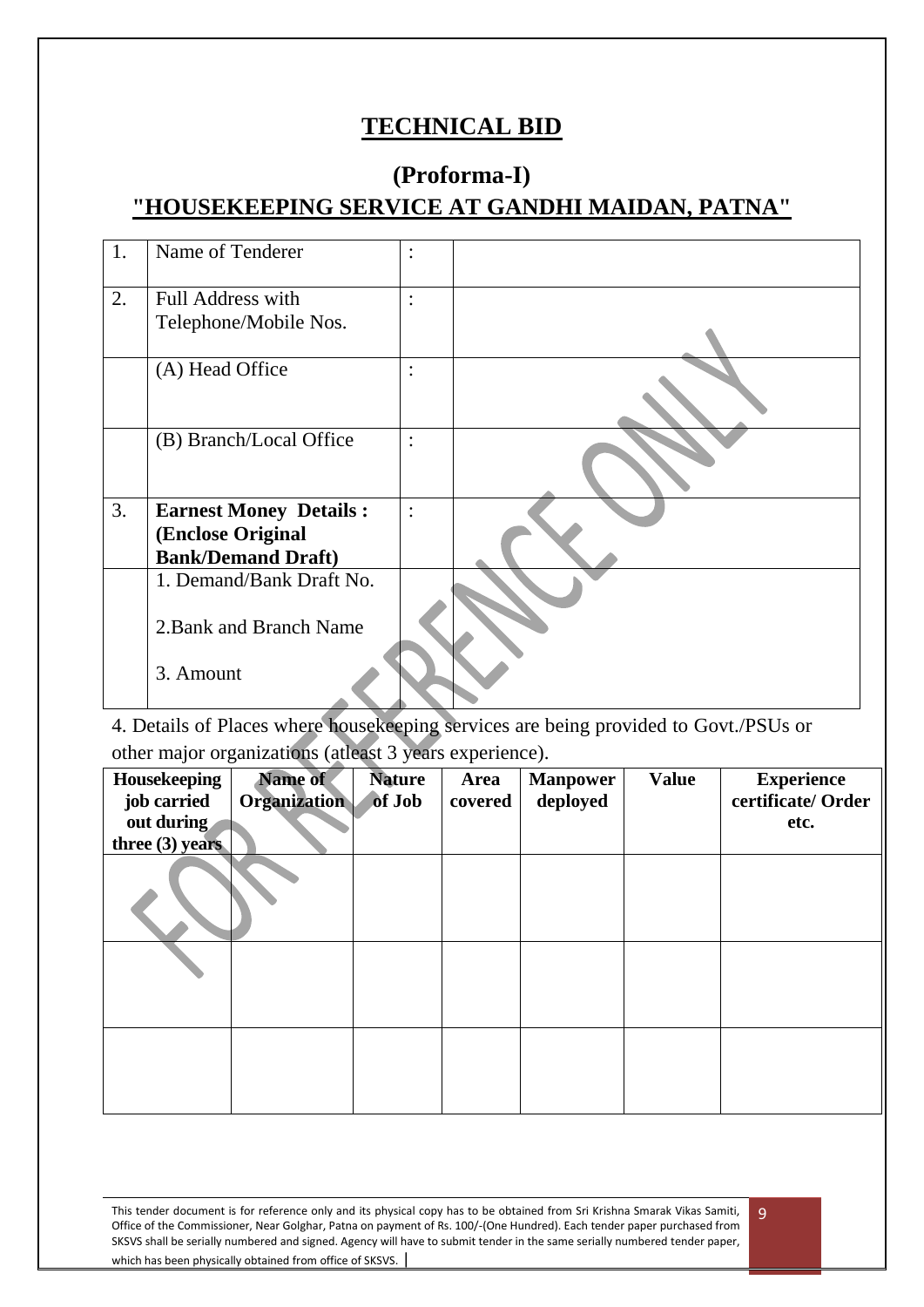| 05 | Turnover of the Company/Firm/<br>Agency for each year during three | 2013-14     | Rs. | Lakh |
|----|--------------------------------------------------------------------|-------------|-----|------|
|    | financial years<br>(Attach details)                                | $2014 - 15$ | Rs. | Lakh |
|    |                                                                    | $2015 - 16$ | Rs. | Lakh |
| 06 | <b>PAN Number</b>                                                  |             |     |      |
| 07 | <b>GST</b> Registration Paper<br>(Photocopy)                       |             |     |      |

8. Any other relevant information related to housekeeping services, you would like to submit: (Enclose Extra sheet if required)

……………………………………………………………………………………

…………………………………………………………………………………… ……………………………………………………………………………………

9**. Declaration: I/We declare that, the information given above is correct. In case it is found false/incorrect, at any stage, SKSVS may terminate the LOA or take suitable action against me/us. I/We have read/gone through the terms, conditions, rules, guidelines etc. of the tender/housekeeping work, and agree to follow the same.**

| Date:  | (Signature/s of the tenderer/Authorized person) |
|--------|-------------------------------------------------|
| Place: | Full Name/s:                                    |
|        | Designation:                                    |
|        | Stamp:                                          |

(Please put Signature and name on every page of Bid Document and Enclosures.)